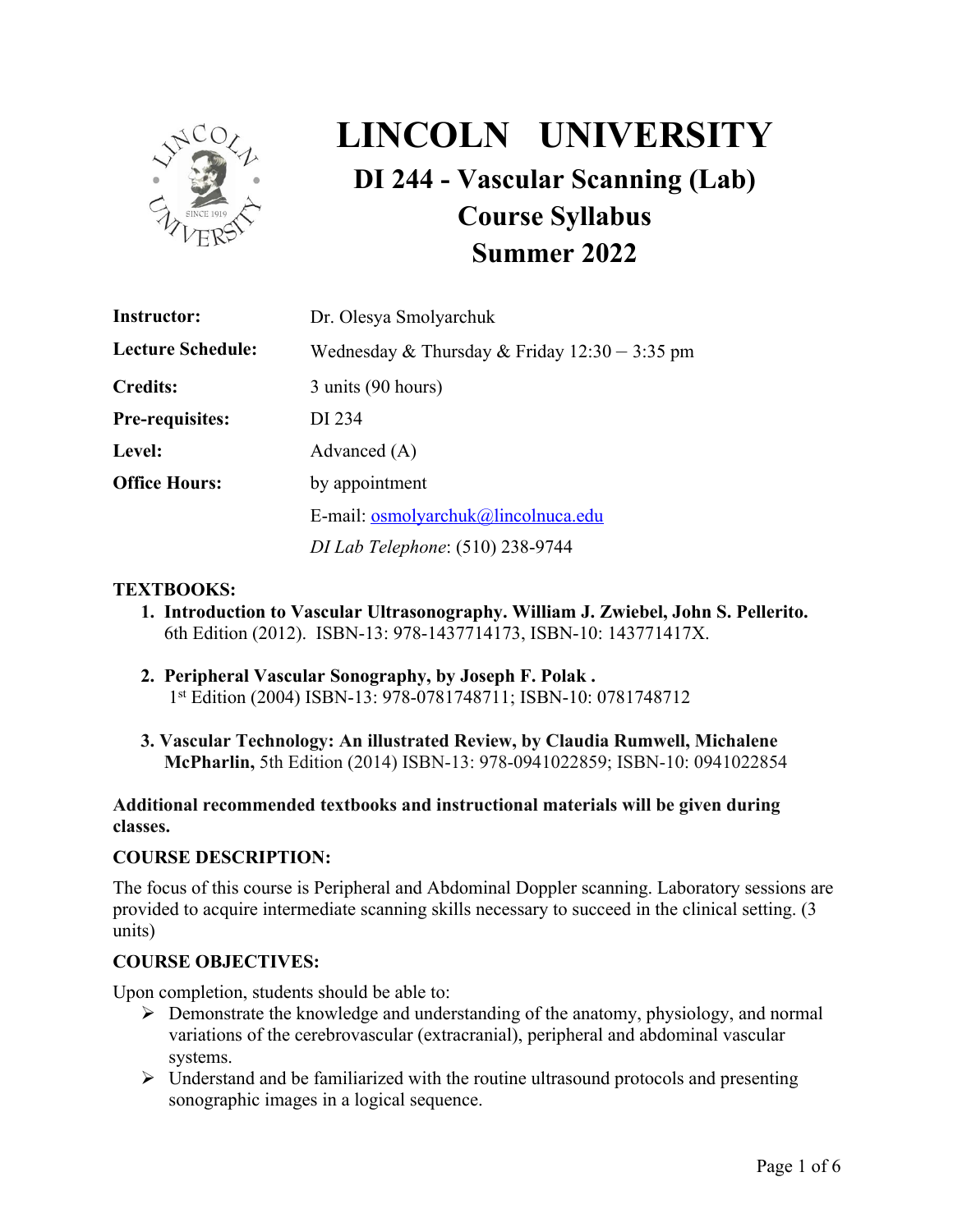- $\triangleright$  Describe and exercise the proper scanning technique and commonly used sonographic acoustic windows.
- $\triangleright$  Utilize the principles of instrumentation to set up the ultrasound equipment for acquiring optimal quality of diagnostic images.
- $\triangleright$  Be familiar with the standard measurements and diagnostic criteria for duplex/color evaluation of the vascular system.
- $\triangleright$  Recognize sonographic signs of vascular obstruction.
- $\triangleright$  Correlate sonographic and laboratory data
- $\triangleright$  Recognize and be able to compensate for common pitfalls in the diagnosis of vascular pathologies.

| <b>COURSE LEARNING OUTCOMES1</b> |  |
|----------------------------------|--|
|                                  |  |

|                | <b>Course Learning Outcome</b>             | Program<br>LO    | <b>Institutional</b><br>LO | <b>Assessment</b>    |  |
|----------------|--------------------------------------------|------------------|----------------------------|----------------------|--|
|                |                                            |                  |                            | activities           |  |
| $\mathbf{1}$   | Employ proper hands-on techniques to       | PLO <sub>5</sub> | ILO 1a                     | In-class hands-on    |  |
|                | master and expand the routine ultrasound   |                  | ILO <sub>3a</sub>          | scanning; laboratory |  |
|                | protocols.                                 |                  |                            | live & video         |  |
|                |                                            |                  |                            | demonstrations;      |  |
|                |                                            |                  |                            | self-study scanning  |  |
|                |                                            |                  |                            | training;            |  |
|                |                                            |                  |                            | midterm/final        |  |
|                |                                            |                  |                            | exams.               |  |
| $\overline{2}$ | Utilize the principles of instrumentation, | PLO <sub>4</sub> | ILO 1a,                    | In-class hands-on    |  |
|                | related to field size, TGC, focal zones,   | PLO <sub>5</sub> | ILO <sub>7a</sub>          | scanning; laboratory |  |
|                | color scale, gain, depth, etc. for image   |                  |                            | live & video         |  |
|                | interpretation.                            |                  |                            | demonstrations       |  |
| $\overline{3}$ | Recognize sonographic signs of vascular    | PLO <sub>5</sub> | ILO 6a                     | Ultrasound case      |  |
|                | pathological findings and differential     |                  |                            | analysis and group   |  |
|                | diagnosis.                                 |                  |                            | discussions; quizzes |  |
|                |                                            |                  |                            |                      |  |
|                |                                            |                  |                            |                      |  |
| $\overline{4}$ | Explain the significance of clinical tests | PLO <sub>3</sub> | ILO 6a                     | Case studies;        |  |
|                | relevant to pathology. Correlate           | PLO <sub>4</sub> | $\rm ILO$ 7a               | presentations and    |  |
|                | sonographic and laboratory data.           | PLO <sub>7</sub> |                            | discussions of       |  |
|                |                                            |                  |                            | students' projects.  |  |
|                |                                            |                  |                            |                      |  |
| 5              | Demonstrate knowledge of diagnostic        | PLO <sub>5</sub> | ILO <sub>7a</sub>          | Case studies and     |  |
|                | criteria for duplex evaluation of the      | PLO <sub>7</sub> |                            | group discussions.   |  |
|                | vascular system.                           |                  |                            |                      |  |
|                |                                            |                  |                            |                      |  |
|                |                                            |                  |                            |                      |  |
|                |                                            |                  |                            |                      |  |

<sup>&</sup>lt;sup>1</sup> Detailed description of learning outcomes and information about the assessment procedure are available at the Center for Teaching and Learning website (ctl.lincolnuca.edu).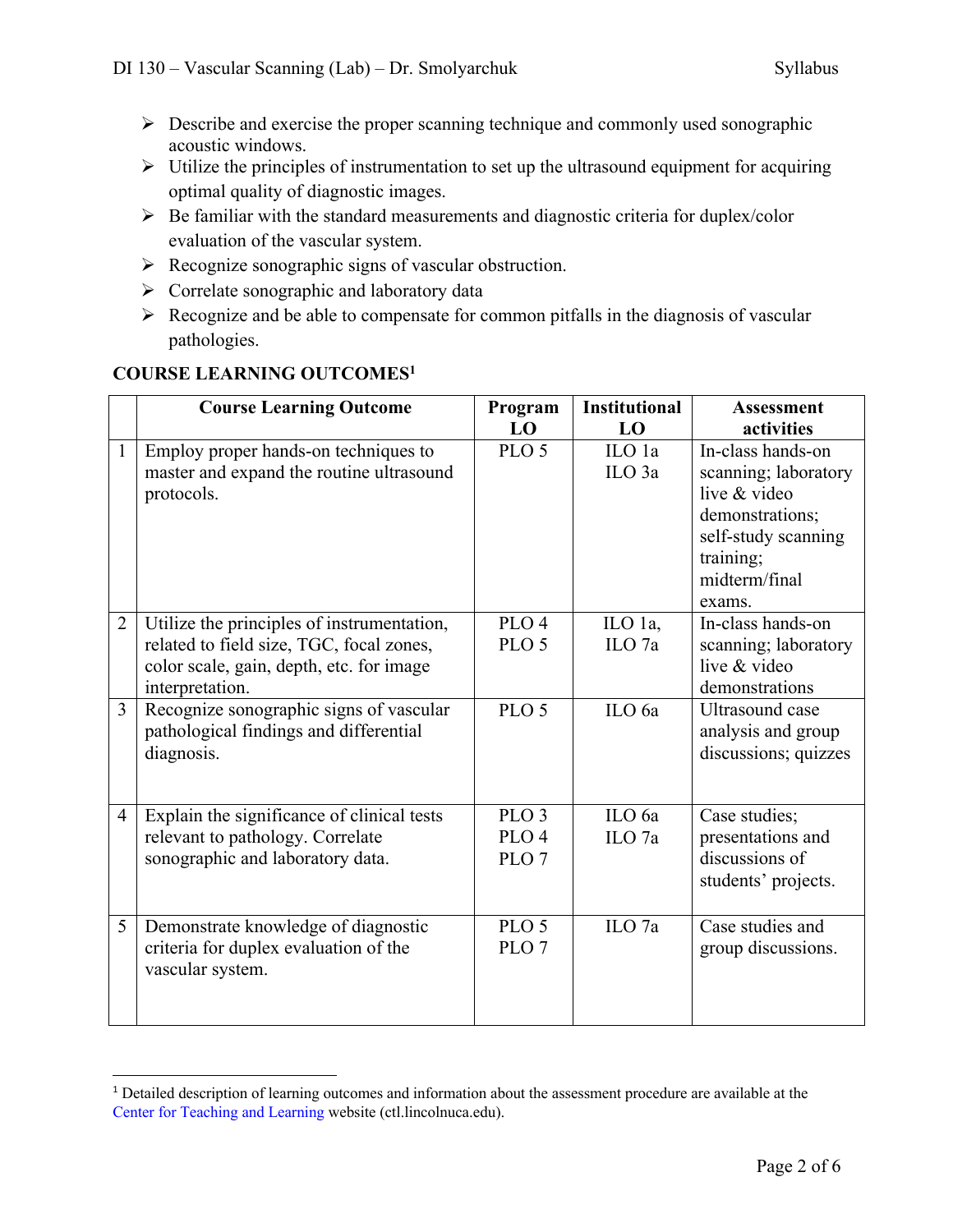## **INSTRUCTIONAL METHODS:**

Instructional methods will include:

- In-class hands-on scanning, using ultrasound machines and other lab equipment
- Live demonstration of vascular ultrasound imaging
- The instructor's guidance to developing students' scanning skills.
- Students' ultrasound hands-on self-study training: *10 lab hours* minimum of independent scanning throughout the semester
- Group work, discussions, and ultrasound case analysis
- Quizzes based on the relevant topics
- Ultrasound lab video demonstrations
- Presentations and discussions of students' projects.

## **Homework:**

The goal of the homework is to help students achieve the course learning objectives. Homework consists of two parts. The first part is to read the textbooks and printed materials to review the topic of the previous class session. Students' knowledge is graded through the short quizzes given at the beginning of the following class session. The second part of the homework consists of a project presented at the end of the course.

### **Project Presentation:**

Students will acquire, record, and analyze ultrasound images during each lab session.

Images containing anomalies should be selected and kept for the future presentation to others.

Each student will perform library research on a selected topic in the field of Vascular Scanning and present the findings along with their own images during a lab class orally, using Power Point.

A 10-minute presentation will be followed by a 5-minute question period.

Students should include enough background information, ultrasound images received during classes, pictures, and references, for their peers to be able to understand the topic.

Each student will choose the topic of his/her presentation with the instructor's approval.

## **Evaluation Criteria for Presentation:**

- $\triangleright$  Clinical statement: 2%
- $\triangleright$  Background information: 2%
- $\triangleright$  Slide content: 2%
- $\triangleright$  Slide design: 1%
- $\triangleright$  Resolution of the problem: 2%
- $\triangleright$  Oral presentation: 1%

Total: 10% of all the course grading elements

## **Hands-On Lab Examination:**

During the final ultrasound hands-on examination, students have to demonstrate the understanding of the information presented during the course laboratory training.

1. The knowledge of the anatomy, physiology, normal variations, and pathology of the human vascular system.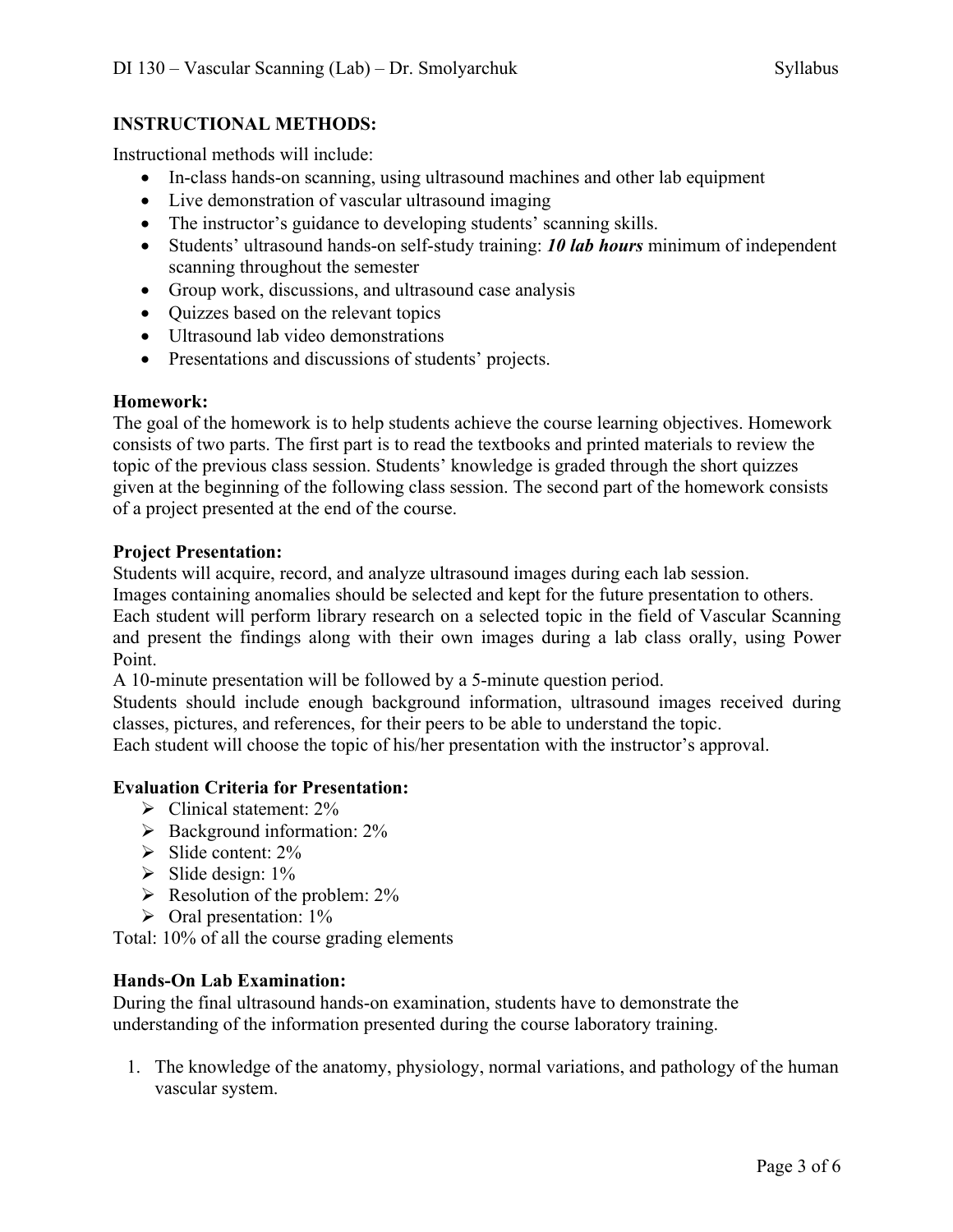- 2. In-depth knowledge of the ultrasound scanning protocols and the ability to present images in a logical sequence.
- 3. The knowledge of the ultrasound machine capabilities for the optimal quality of diagnostic images (frequency, TGC, B-mode, focal zones, color scale, gain, depth, etc.).
- 4. Ability to demonstrate the optimal scanning technique and proper images acquisition in B-, Color-Modes, and M-mode.
- 5. The utilization of different acoustic windows to achieve the best picture quality possible.
- 6. The knowledge of the elements of the proper image labeling
- 7. The explanation of the sonographic findings and differential diagnosis of vascular pathology.

Since the intent of the lab examination is for students to demonstrate the

knowledge of the scanning protocol, students are not allowed to ask questions and discuss the scanning procedures with classmates.

Reference materials are not allowed.

## **Only one time RETEST will be given to students with a valid excuse such as illness, family emergency, unforeseen traffic conditions or natural disaster.**

## **Midterm/Final Exam Grading System**

Midterm and Final Exams will be performed on the scheduled days in the presence of the lab instructor.

The length of the examination will depend on the type of the ultrasound protocol. The type of the protocol for the exam will be chosen by the instructor for each student individually.

The score (%) will be determined by acquiring the ratio of the correct / incorrect images recorded by the student.

Depending on the quantity of the required images of the particular protocol, each image will be valued at certain amount of points.

The points for missed (or completely incorrect) ultrasound images will be subtracted from the total 100% score.

The added score of the correct ultrasound images (according to the protocol requirements) will represent the total examination grade.

To successfully complete this exam, the student must pass it with a total score 70% or better.

## **Attendance and Participation:**

Efficient use of the lab time, demonstration of the development of the scanning skills, effective use of ultrasound machines, active participation during the class meetings is expected.

Students are encouraged to use open lab time as needed. Minimum *10 lab hours* of the independent scanning throughout the semester should be recorded in a log sheet as a part of each student's hands-on self-study training.

Students are expected to arrive to class on time and stay through the end of the laboratory class. Absence, late arrival, poor use of class time, early leave will result in a lower grade.

Instructor may dismiss a student from the course after missing 3 consecutive class meetings.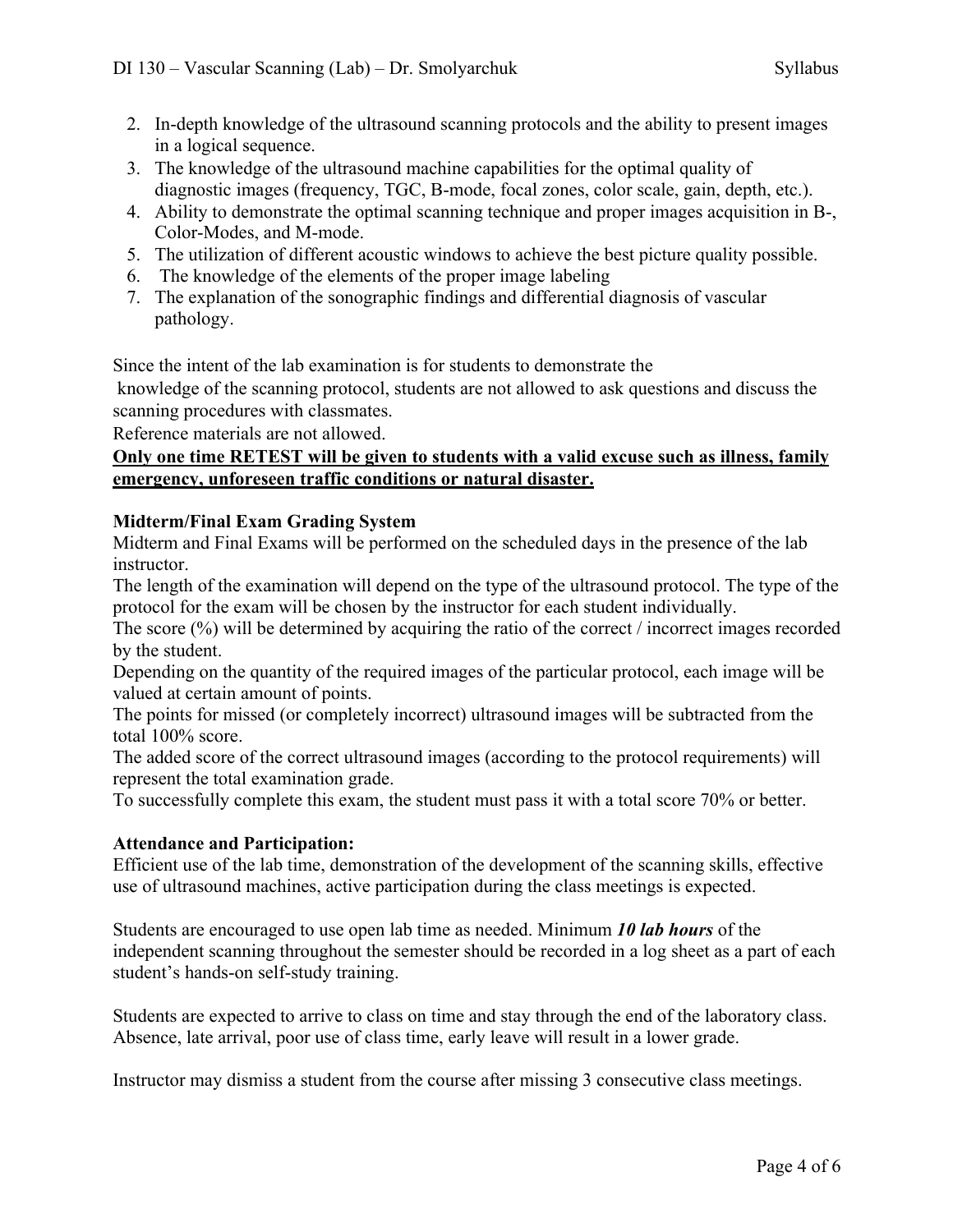### **TERM GRADING:**

| <b>Attendance and Participation</b>       | 10%     |
|-------------------------------------------|---------|
| <b>Presentation</b>                       | 10%     |
|                                           |         |
| <b>Scanning Performance: Midterm Exam</b> | 40%     |
| <b>Scanning Performance: Final Exam</b>   | 40%     |
| Total                                     | $100\%$ |

| Grade                                                                                 |  |  |  |  |  |  |
|---------------------------------------------------------------------------------------|--|--|--|--|--|--|
| Points   94-100 90-93   87-89   84-86   81-83   78-80   76-77   74-75   72-73   70-71 |  |  |  |  |  |  |

### **CLASS TOPICS SCHEDULE:**

- 1. Vascular System Anatomy and Physiology. Arterial Physiology and Hemodynamics. Extracranial Cerebrovascular (Carotid) System
- 2. Extracranial Cerebrovascular System: Vascular Anatomy and Anatomical Variations. Scanning Techniques and Image Optimization
- 3. Carotid Arteries Duplex Ultrasound Protocol. Various Scanning Approaches Carotid Arteries Plaque Assessment and Waveform Analysis. Carotid Arteries Duplex Ultrasound Protocol: Measurements and Utilization of the Diagnostic Criteria Bilateral Carotid Arteries Ultrasound Protocol
- 4. Upper Extremity Arterial Duplex Ultrasound. Bilateral Upper Extremity Arterial Duplex Ultrasound
- 5. Lower Extremity Arterial Duplex Ultrasound Protocol. Lower Extremity Arteries Diagnostic Criteria
- 6. Bilateral Lower Extremity Arterial Duplex Ultrasound Protocol
- 7. Lower Extremity Physiological Testing. Ankle-Brachial Index. Lower Extremity Segmental Pressures
- 8. Venous System Hemodynamics. Upper Extremity Venous Duplex Ultrasound: DVT, Superficial Veins Lower Extremity Duplex Ultrasound: Deep Venous Thrombosis. Diagnostic Criteria.
- 9. Lower Extremity DVT Protocol: Calf Veins. Bilateral Lower Extremity DVT Protocol

### **10. MIDTERM EXAM – 07/06/2022**